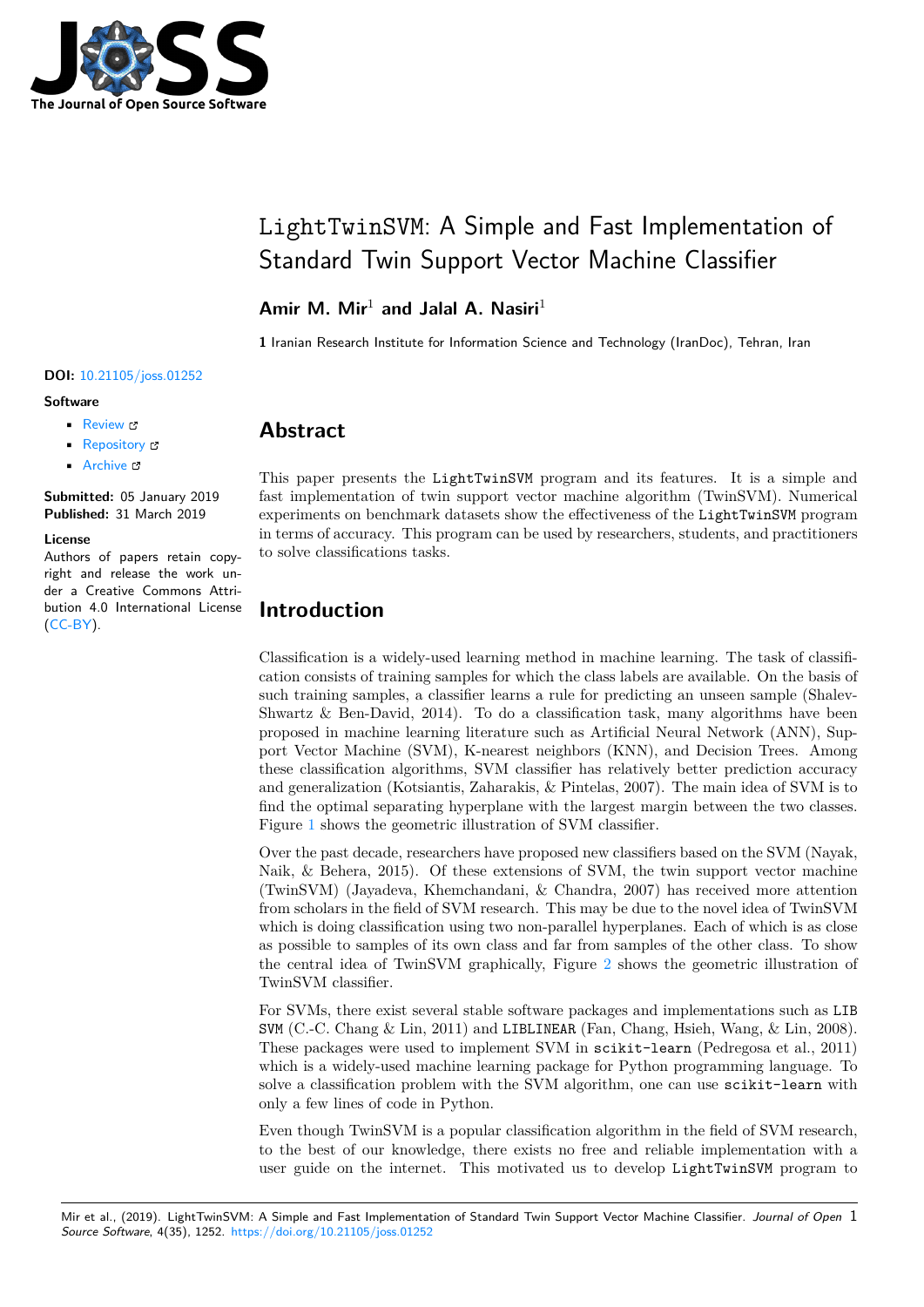

<span id="page-1-0"></span>

**Figure 1:** Geometric illustration of SVM classifier.

<span id="page-1-1"></span>

**Figure 2:** Geometric illustration of TwinSVM classifier.

Mir et al., (2019). LightTwinSVM: A Simple and Fast Implementation of Standard Twin Support Vector Machine Classifier. *Journal of Open* 2*Source Software*, 4(35), 1252. https://doi.org/10.21105/joss.01252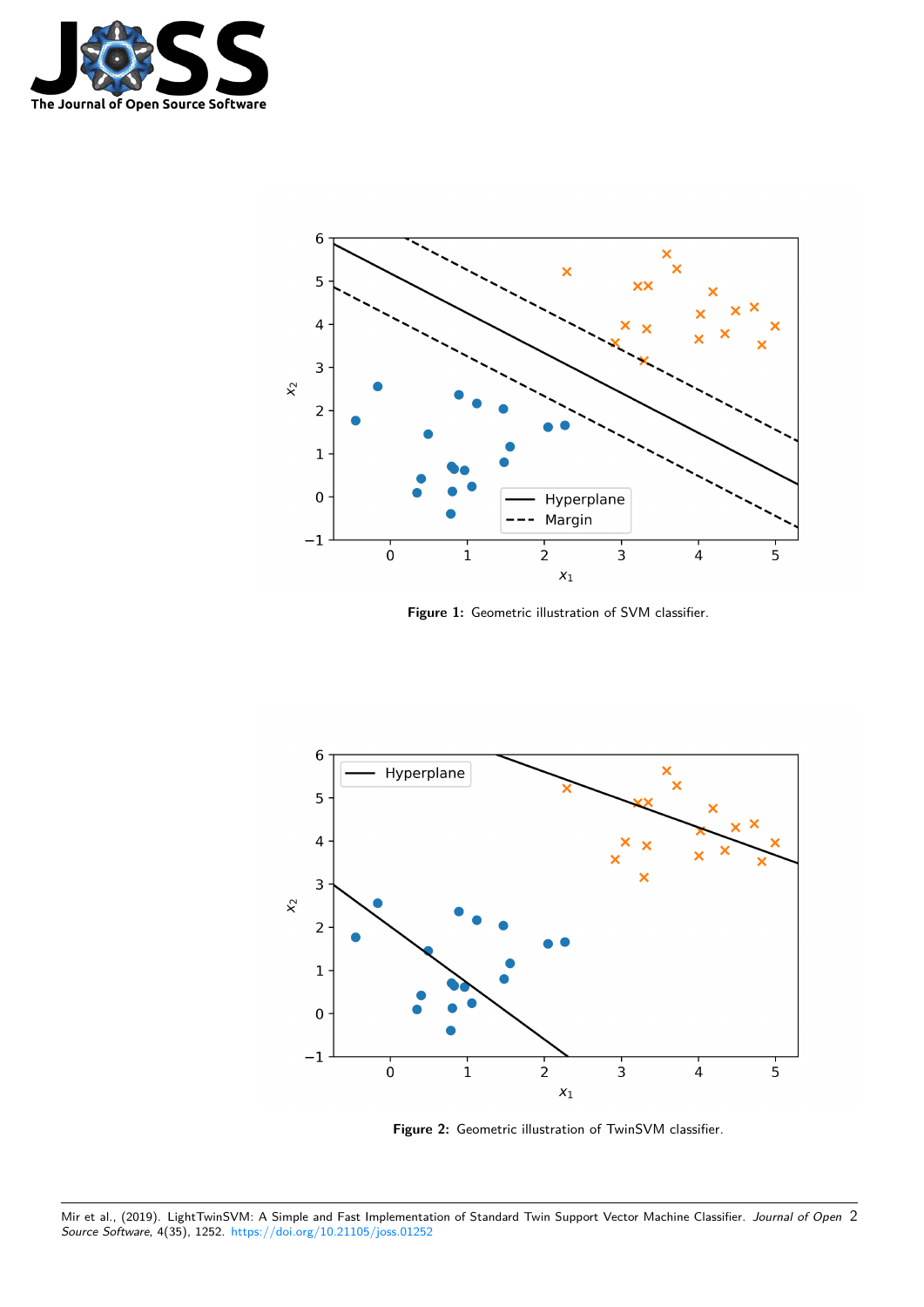

help researchers, practitioners, and students build their own classifier on the basis of LightTwinSVM. Moreover, this program can be used to solve classification problems. In the next section, we present LightTwinSVM, its features, and compare it with scikit-learn's SVM.

## **LightTwinSVM**

The LightTwinSVM program is a simple and fast implementation of the TwinSVM classifier. It is mostly written in Python and its main design goals are simplicity and speed. Also, this program is free, open source, and licensed under the terms of GNU GPL  $v3^1$ . LightTwinSVM is built on top of NumPy (Walt, Colbert, & Varoquaux, 2011), scikit-learn (Pedregosa et al., 2011), and pandas (McKinney, 2011).

LightTwinSVM program can be used by both researchers in the field of SVM research and by [st](#page-2-0)udents in courses on pattern recognition and machine learning. Moreover, this software can be applied to a wide variety of research applications such as text classification, image or video recognition, medical diagnosis, and bioinformatics. For example, Light TwinSVM was used for the numerical experiments in our previous research paper (Mir & Nasiri, 2018).

The main features of the LightTwinSVM program are the following:

- To make its usage simple, a **command-line application** was created to help users solve classification tasks step-by-step.
- Since speed is one of the design goals, the **clipDCD optimization algorithm** (Peng, Chen, & Kong, 2014) is employed which is a simple and fast external optimizer. It was improved and implemented in C++.
- In order to solve linear or non-linear classification problems, both **linear** and **RBF kernels** are supported.
- Multi-class classification problems can be solved using either **One-vs-One** or **Onevs-All** scheme.
- The One-vs-One classifier is **scikit-learn compatible**. Therefore, scikit-learn tools such as GridSearchCV and cross\_val\_score can be employed.
- To evaluate the performance of the classifier, **K-fold cross-validation** and **train/test split** are supported.
- The optimal values of hyper-parameters can be found with **grid search**.
- **CSV** and **LIBSVM** formats are supported for importing datasets.
- Detailed classification results are saved in a spreadsheet file so that results can be analyzed and interpreted.

The source code of LightTwinSVM, its installation guide and usage example can be found at https://github.com/mir-am/LightTwinSVM.

### **N[umerical Experiments](https://github.com/mir-am/LightTwinSVM)**

In this section, we conducted experiments to show the efficiency of LightTwinSVM program, and compared it with the implementation of SVM in scikit-learn on the  $UCI<sup>2</sup>$ benchmark datasets. To evaluate the classifiers' performance, 5-fold cross-validation is used. For both standard SVM and TwinSVM, the penalty parameter *C* was selected

<sup>1</sup>https://opensource.org/licenses/GPL-3.0

<span id="page-2-0"></span><sup>2</sup>http://archive.ics.uci.edu/ml/datasets.html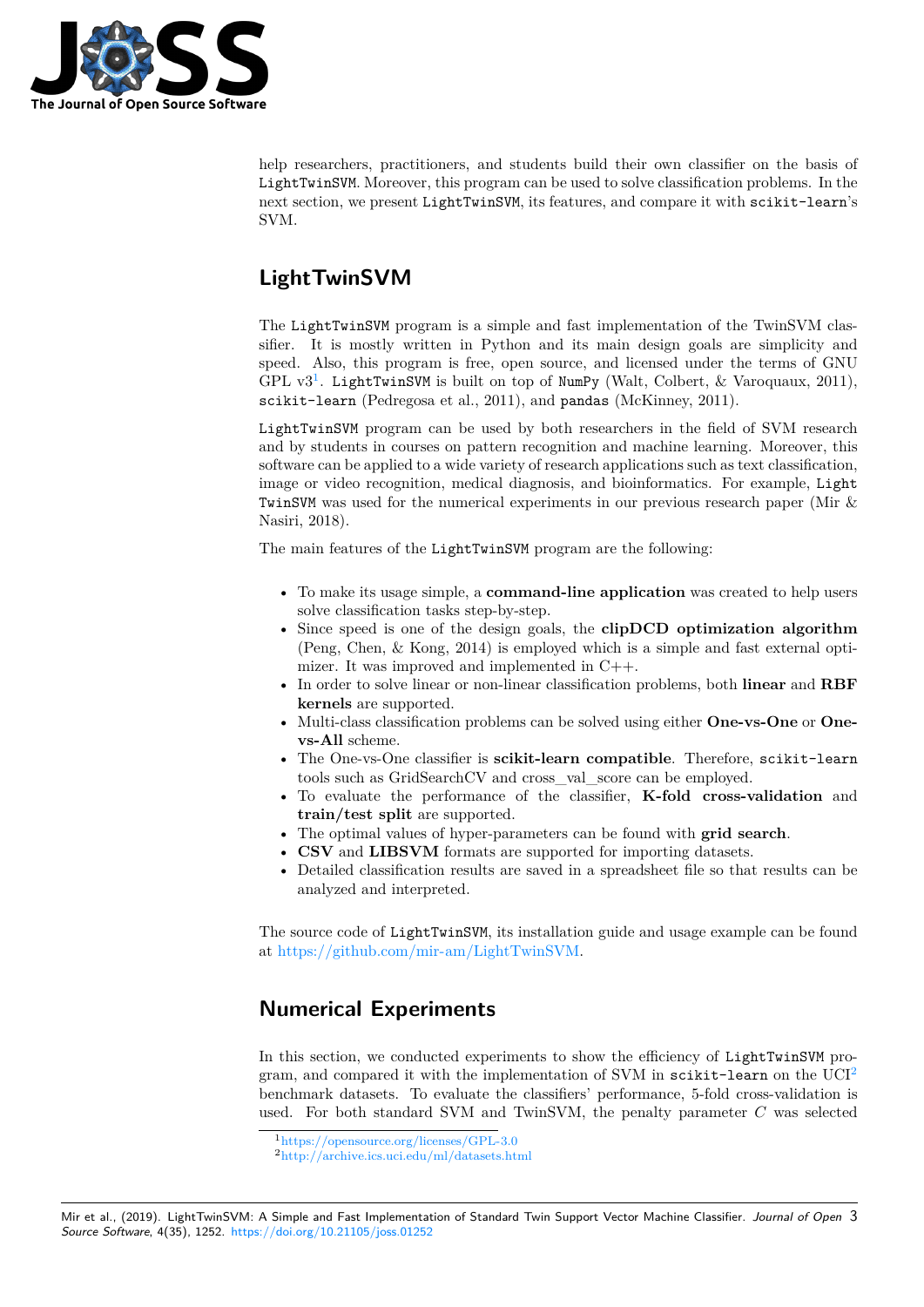

from the set  $\{2^i \mid i = -10, -9, \ldots, 5\}$ . Moreover, the RBF kernel was used and its parameter  $\gamma$  was chosen over the range  $\{2^i \mid i = -15, -14, \ldots, 5\}$ . Since the classification performance of standard SVM and TwinSVM depends heavily on the optimal choice of hyper-parameters, grid search is used to find the optimal values of hyper-parameters.

To analyze the classification performance of LightTwinSVM and scikit-learn's SVM, the results on benchmark datasets are summarized in Table 1.

<span id="page-3-0"></span>

| Datasets      | LightTwinSVM     | scikit-learn's SVM | Difference in Accuracy |
|---------------|------------------|--------------------|------------------------|
| Pima-Indian   | $78.91 \pm 3.73$ | $78.26 \pm 2.62$   | 0.65                   |
| Australian    | $87.25 \pm 2.27$ | $86.81 \pm 3.22$   | 0.44                   |
| Haberman      | $76.12 \pm 4.79$ | $76.80 {\pm} 2.68$ | $-0.68$                |
| Cleveland     | $85.14{\pm}5.45$ | $84.82 \pm 4.04$   | 0.32                   |
| Sonar         | $84.62 + 4.89$   | $64.42 \pm 6.81$   | 20.2                   |
| Heart-Statlog | $85.56 + 2.96$   | $85.19 \pm 2.62$   | 0.37                   |
| Hepatitis     | $86.45 + 5.16$   | $83.23 \pm 3.55$   | 3.22                   |
| WDBC          | $98.24 + 1.36$   | $98.07 \pm 0.85$   | 0.17                   |
| Spectf        | $81.68 + 5.35$   | $79.78 \pm 0.19$   | 1.9                    |
| Titanic       | $81.93 \pm 2.59$ | $82.27 \pm 1.83$   | $-0.34$                |
| Mean Accuracy | 84.59            | 81.94              | 2.65                   |

**Table 1:** The accuracy comparison between LightTwinSVM and scikit-learn's SVM

From the Table 1, it can be seen that LightTwinSVM outperforms scikit-learn's SVM on most datasets. For instance, the accuracy difference in Sonar dataset is as high as 20.2% which is a significant result. However, in consideration of the mean accuracy, one may notice that the difference in accuracy between the two classifiers is not very large. To show whether a signi[fic](#page-3-0)ant difference exists, statistical tests are often used in research papers on classification (Demšar, 2006). Due to the limited space, comprehensive experiments with statistical tests are skipped in this paper. In summary, the experiment indicates that the LightTwinSVM program can be used for classification tasks and it may produce a better prediction accuracy.

#### **Acknowledgments**

This research work was carried out at the machine learning lab of IranDoc Institution. We would like to thank the director of IranDoc Institution for providing us with research facilities.

#### **References**

Chang, C.-C., & Lin, C.-J. (2011). LIBSVM: A library for support vector machines. *ACM transactions on intelligent systems and technology (TIST)*, *2*(3), 27. doi:10.1145/ 1961189.1961199

Demšar, J. (2006). Statistical comparisons of classifiers over multiple data sets. *Journal of Machine learning research*, *7*(Jan), 1–30. Journal Article.

[Fan, R.-E., Chan](https://doi.org/10.1145/1961189.1961199)g, K.-W., Hsieh, C.-J., Wang, X.-R., & Lin, C.-J. (2008). LIB[LINEAR:](https://doi.org/10.1145/1961189.1961199) A library for large linear classification. *Journal of machine learning research*, *9*(Aug), 1871–1874.